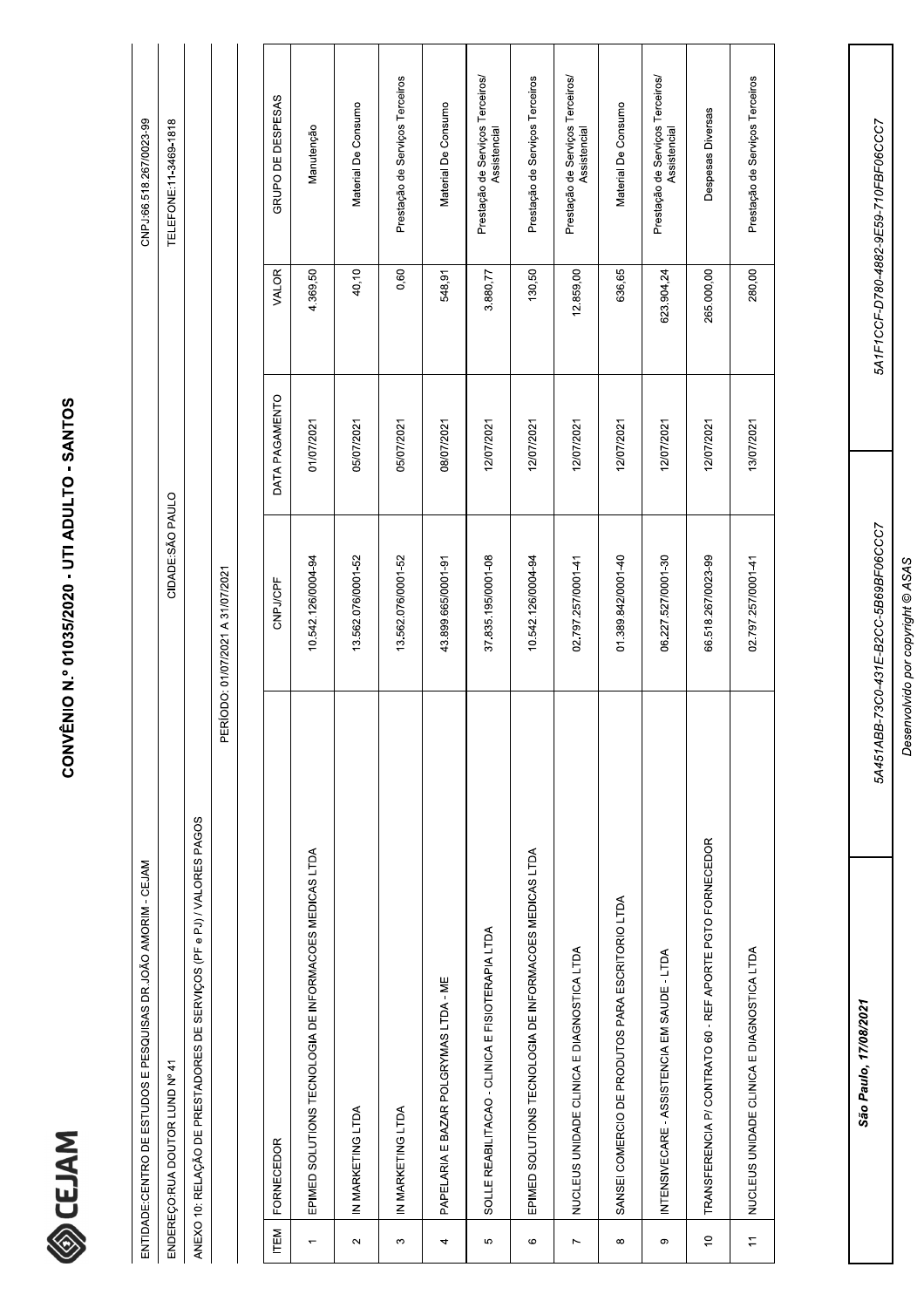

|                | ENTIDADE: CENTRO DE ESTUDOS E PESQUISAS DR.JOÃO AMORIM - CEJAM         |                                  |                |            | CNPJ:66.518.267/0023-99                          |
|----------------|------------------------------------------------------------------------|----------------------------------|----------------|------------|--------------------------------------------------|
|                | ENDEREÇO:RUA DOUTOR LUND Nº 41                                         | CIDADE:SÃO PAULO                 |                |            | TELEFONE:11-3469-1818                            |
|                | ANEXO 10: RELAÇÃO DE PRESTADORES DE SERVIÇOS (PF e PJ) / VALORES PAGOS |                                  |                |            |                                                  |
|                |                                                                        | PERÍODO: 01/07/2021 A 31/07/2021 |                |            |                                                  |
|                |                                                                        |                                  |                |            |                                                  |
| <b>ITEM</b>    | <b>FORNECEDOR</b>                                                      | CNPJ/CPF                         | DATA PAGAMENTO | VALOR      | GRUPO DE DESPESAS                                |
| $\frac{1}{2}$  | TRANFERENCIA P/ CONTRATO 60 - REF APORTE PGTO FORNECEDOR               | 66.518.267/0023-99               | 13/07/2021     | 4.000,00   | Despesas Diversas                                |
| $\frac{1}{2}$  | DOTCOM - LOCACAO DE EQUIPAMENTOS LTDA - ME                             | 07.148.853/0001-14               | 16/07/2021     | 750,00     | Manutenção                                       |
| $\overline{4}$ | DOTCOM DO BRASIL TECNOLOGIA DE INFORMAO LTDA - ME                      | 03.858.899/0001-76               | 16/07/2021     | 394,73     | Locação                                          |
| $\frac{6}{2}$  | INFORSHOP SUPRIMENTOS LTDA                                             | 56.215.999/0008-17               | 16/07/2021     | 903,14     | Material De Consumo                              |
| $\frac{6}{5}$  | SOLLE REABILITACAO - CLINICA E FISIOTERAPIA LTDA                       | 37.835.195/0001-08               | 16/07/2021     | 116.586,73 | Prestação de Serviços Terceiros/<br>Assistencial |
| $\overline{1}$ | TRANSFERENCIA P/ CONTRATO 60 - REF APORTE PGTO BENEFICIOS              | 66.518.267/0023-99               | 19/07/2021     | 4.500,00   | Despesas Diversas                                |
| $\frac{8}{1}$  | SOLLE REABILITACAO - CLINICA E FISIOTERAPIA LTDA                       | 37.835.195/0001-08               | 20/07/2021     | 196,71     | Prestação de Serviços Terceiros                  |
| $\overline{e}$ | NELMAR ASSISTENCIA TECNICA E COMERCIO DE APARELHOS MEDICOS LTDA - ME   | 50.382.688/0001-90               | 20/07/2021     | 134,85     | Prestação de Serviços Terceiros                  |
| $\Omega$       | NUCLEUS UNIDADE CLINICA E DIAGNOSTICA LTDA                             | 02.797.257/0001-41               | 20/07/2021     | 651,00     | Prestação de Serviços Terceiros                  |
| $\overline{2}$ | SOLLE REABILITACAO - CLINICA E FISIOTERAPIA LTDA                       | 37.835.195/0001-08               | 20/07/2021     | 5.570,23   | Prestação de Serviços Terceiros                  |

São Paulo, 17/08/2021

Desenvolvido por copyright © ASAS

5A451ABB-73C0-431E-B2CC-5B69BF06CCC7

5A1F1CCF-D780-4882-9E59-710FBF06CCC7

Prestação de Serviços Terceiros

63,45

20/07/2021

37.835.195/0001-08

SOLLE REABILITACAO - CLINICA E FISIOTERAPIA LTDA

 $\overline{2}$